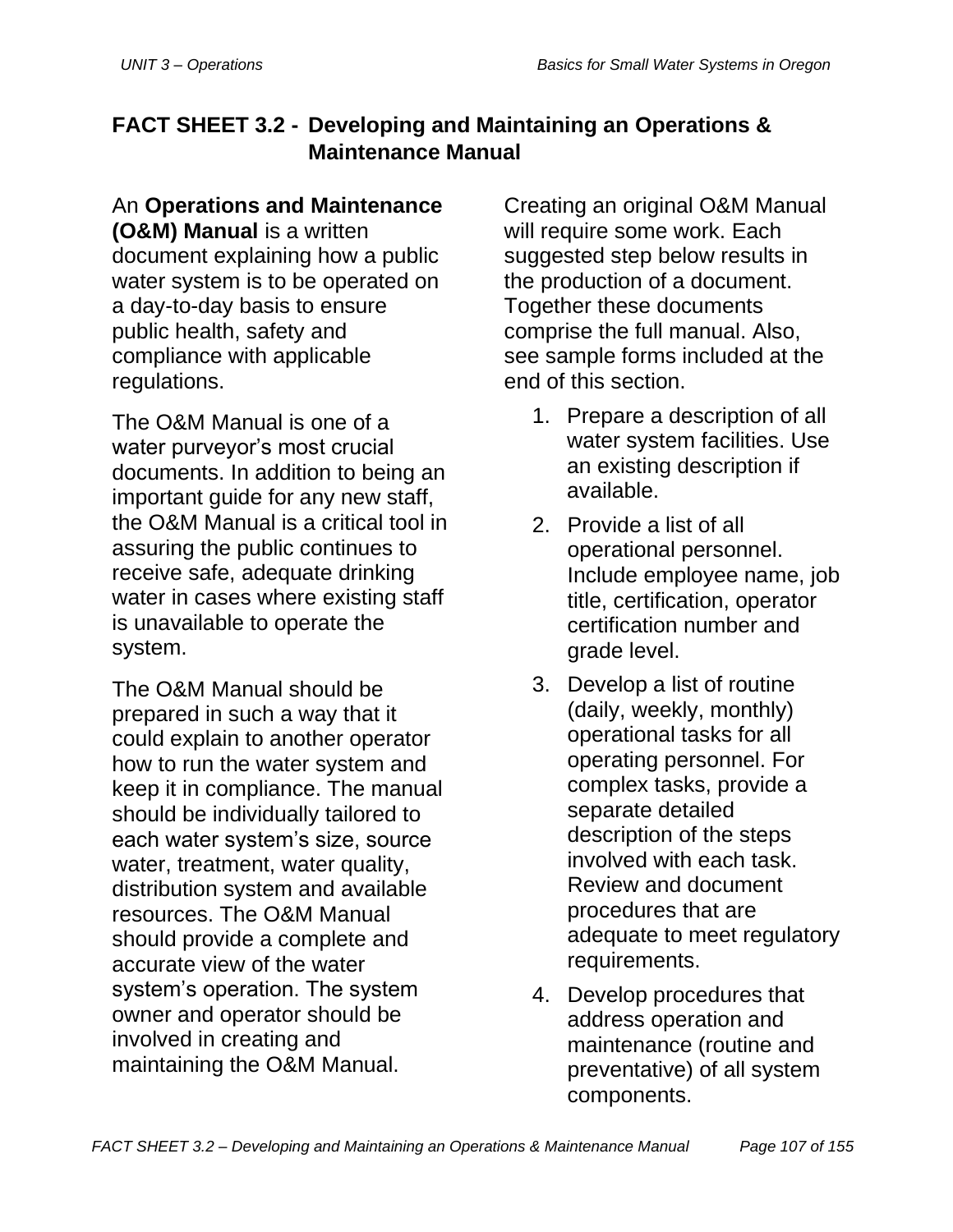- 5. Describe procedures to comply with all operational requirements that are specified by the regulatory agency or in a water system survey report.
- 6. Provide a description of operation, maintenance and record keeping procedures.
- 7. Prepare a list of past significant operational problems and steps taken to correct them. Establish procedures to respond to these operational problems should they recur.
- 8. Include a copy of the Coliform Sampling Plan, which is current, accurate and approved by OHA or your county health department.
- 9. Include a copy of the Emergency Response Plan, which is current, accurate and approved by OHA or your county health department.
- 10. For any treatment of a surface water source, develop and maintain an accurate and complete Surface Water Treatment Operations Plan.

**Information should be categorized in a manner that is practical and easy to find for water system staff. One way to organize the information is shown in the following example**

## *Operations & Maintenance Plan - Example Outline*

## *I. SYSTEM FACILITIES*

- Description of water system facilities
- Distribution system map showing location of piping, valves, fire hydrants, blow-off hydrants, system-owned backflow assemblies, etc.

## *II. SYSTEM OPERATION & MAINTENANCE*

- Operational and maintenance procedures including:
	- Maintaining distribution system pressure
	- Responding to loss of pressure
	- Main disinfection program
	- Flushing water lines, hydrant inspection and testing (how often, etc.);
	- o Inspection and exercising of water main valves;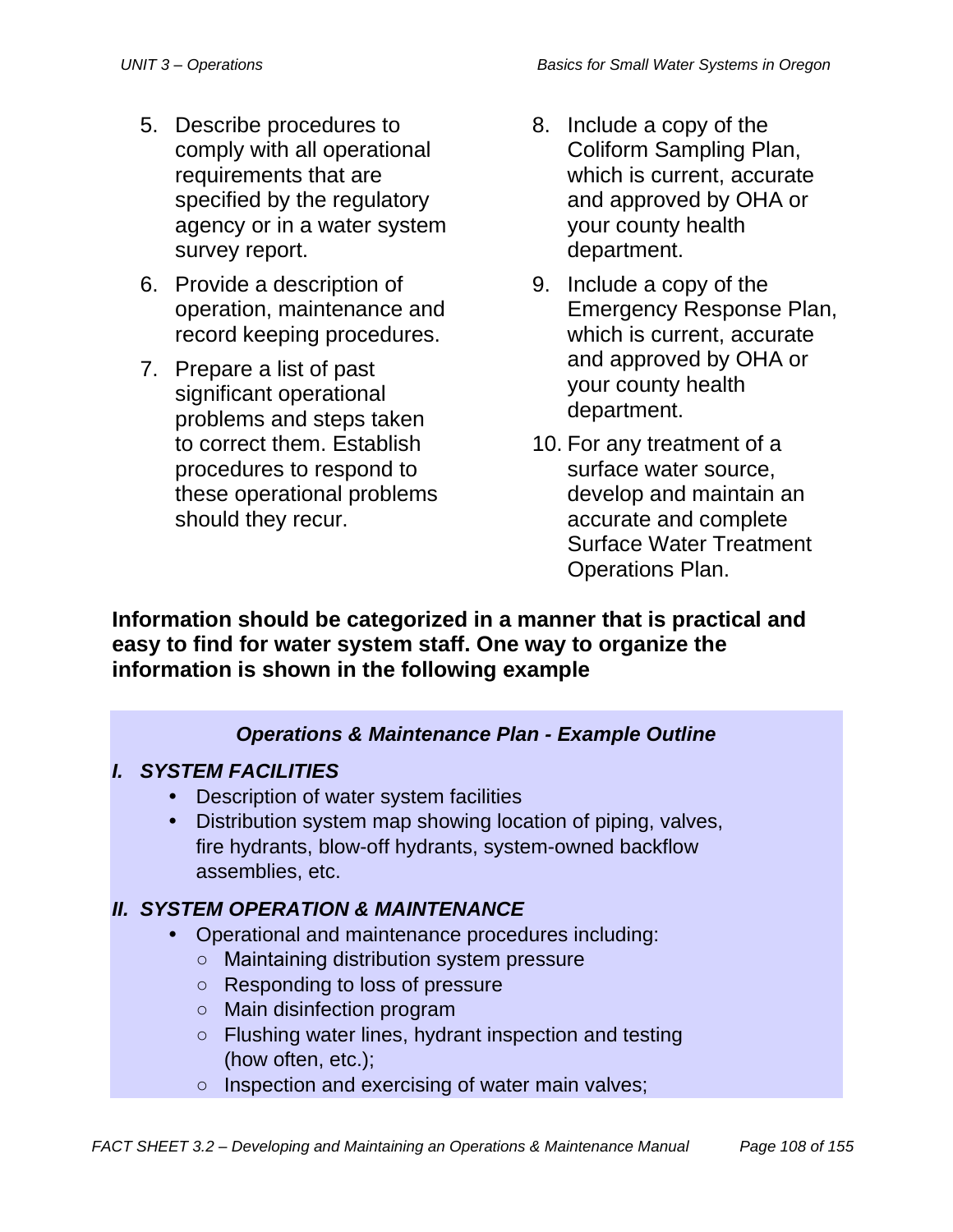- Master flow meter maintenance;
- Storage tank inspection and cleaning;
- Cross connection program (installation, testing, etc.);
- General maintenance plans.
- Maintenance Schedule
- Record keeping procedures

#### *III. SAMPLING & REPORTING REQUIREMENTS*

- Overview of sampling requirements
	- Sample collection procedures
		- Coliform Sampling Plan
		- **•** Lead and copper sampling
		- **Disinfectant By-Products sampling**
	- Sampling schedule (daily, weekly, monthly, annually, etc.)
	- Lab contact information
- Overview of reporting requirements
	- Public notification and education
	- Consumer Confidence Report (CCR) preparation

## *IV.EMERGENCY PROCEDURES*

- Emergency operational practices (e.g., interruption of water services, contamination events);
- Emergency contact list (e.g., regulatory contacts, lab services, pump repair, leak detection, mutual aid systems)
- AND/OR Emergency Response Plan

## *V. OWNER / OPERATOR*

- List of operational personnel (including employee name, job title, certification, operator certification number and grade level)
- Responsibilities and routine tasks of operational personnel
- Daily operational practices and operational objectives
- Consumer complaint response procedures

Once the O&M Manual is created, it should not be left on a shelf to gather dust. If an O&M Manual is not reviewed regularly, it is not being properly used. The manual should be a regular topic of discussion at staff or board

meetings. Once the document is created, it needs to be reviewed and updated at least annually. Remember, there are always changes within a public water system; not only staff changes, but system component and regulation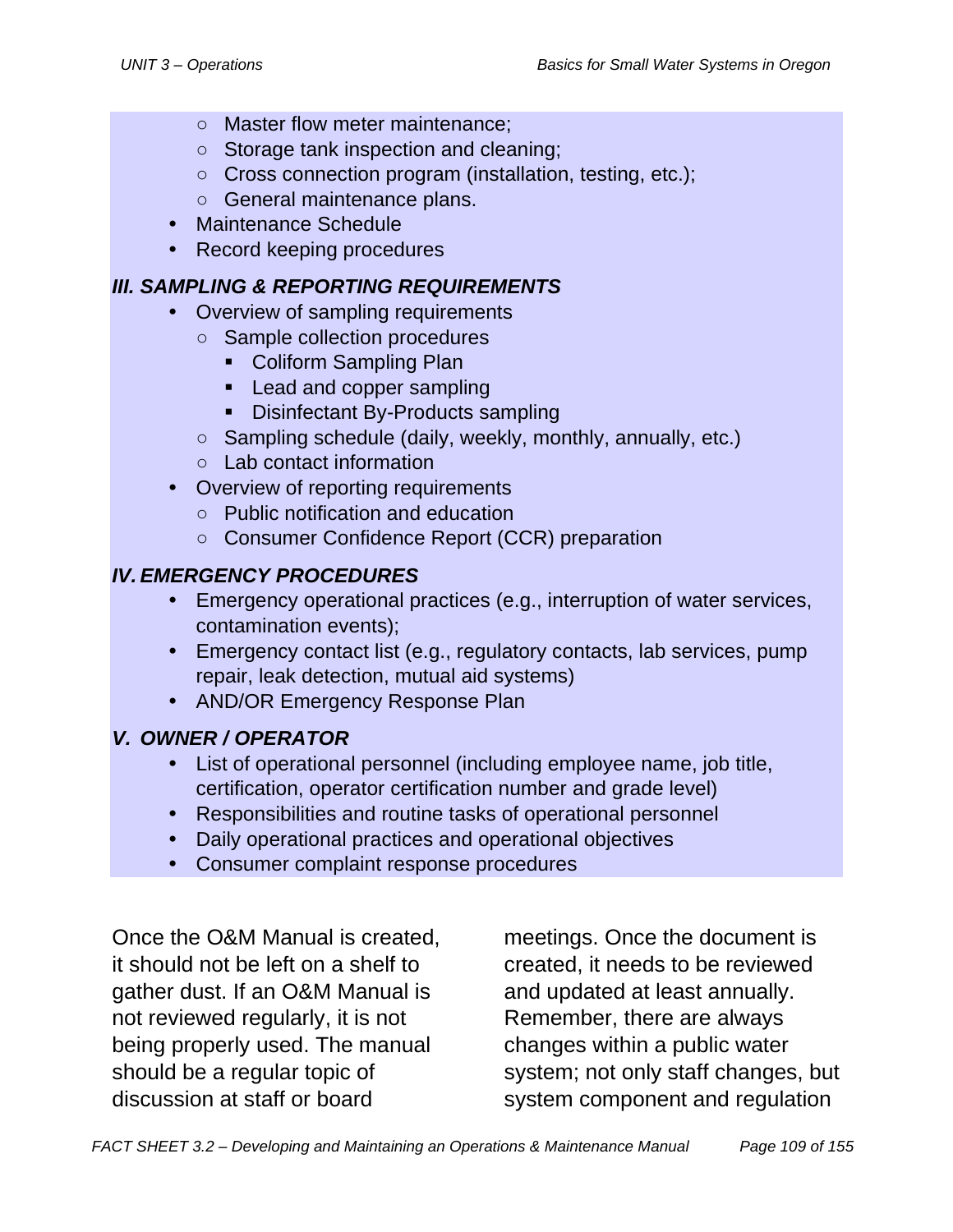changes as well. Without updates, such factors could make an O&M Manual obsolete and defeat the purpose of creating it.

#### **Sample forms:**

- Sample Form 1: Routine Operations Procedure & Schedule.
- Sample Form 2: Operations Plan for Small Systems with Chlorination.

#### **Sample Form 1: Routine Operational Procedures & Schedule**

System Name:

List tasks that are performed and the frequency and who is responsible for performing that task. A separate page should be used to describe the procedure in detail for each task, if needed.

| <b>Daily Task</b><br>1. Inspect well<br>2. Check Storage Tank<br>3. Maintain gauges & valves<br>4. Maintain distribution system<br>5. Respond to consumer complaints | <b>Performed by</b><br><u> 1989 - Johann John Stone, markin amerikan bisa di sebagai pertama dan bagi pertama dan bagi pertama dan bagi </u><br><u> 1989 - Johann John Stein, marwolaeth a bhaile an t-Amhain an t-Amhain an t-Amhain an t-Amhain an t-Amhain an</u><br><u> 1990 - Johann Stoff, mars et al. 1990 - Anna ann an t-Anna ann an t-Anna ann an t-Anna ann an t-Anna ann an t-</u> |
|----------------------------------------------------------------------------------------------------------------------------------------------------------------------|------------------------------------------------------------------------------------------------------------------------------------------------------------------------------------------------------------------------------------------------------------------------------------------------------------------------------------------------------------------------------------------------|
| <b>Weekly Task</b><br>1. Inspect valves                                                                                                                              | <b>Performed by</b>                                                                                                                                                                                                                                                                                                                                                                            |
| <b>Monthly</b><br>1. Take Bacteriological sample                                                                                                                     | <b>Performed by</b>                                                                                                                                                                                                                                                                                                                                                                            |
| <b>Semi-Annually</b><br>1. Flush dead end lines<br>3. Exercise valves                                                                                                | <b>Performed by</b>                                                                                                                                                                                                                                                                                                                                                                            |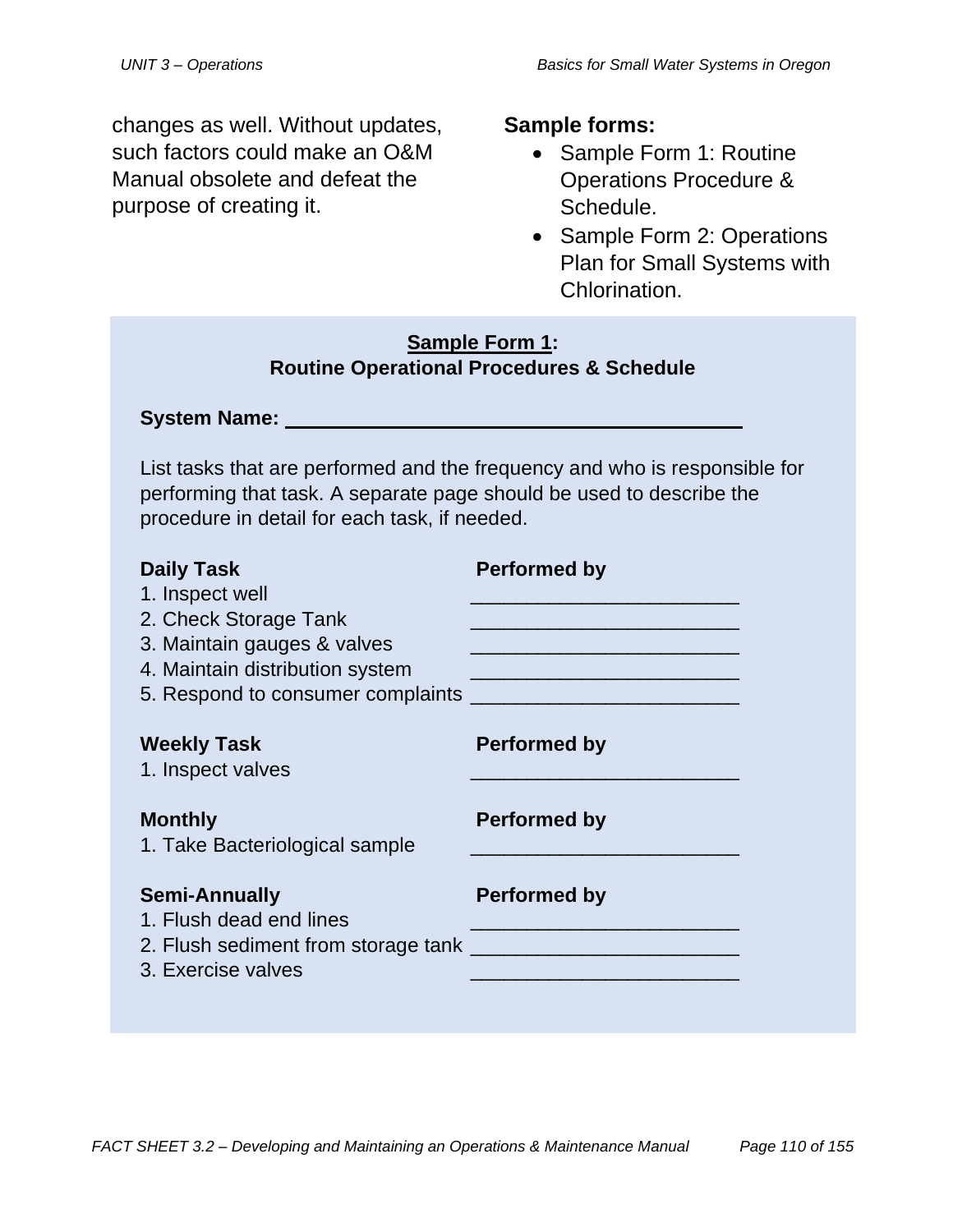#### **Sample Form 2: Operations Plan for Small Systems with Chlorination**

For small water systems with a well, storage tank, chlorinator and distribution system, operated by owner or manager.

## **SYSTEM FACILITIES**

• **System Description**: Provide a brief description of source, storage, chlorinator unit (treatment) and number of connections.

*Example: 200 foot well drilled in 1972, 1500-gallon welded steel storage tank, chlorinator with a diaphragm type pump (manufacturer and model) and 25-gallon disinfectant reservoir, serving 15 connections.* 

• **Map of Distribution System**: List applicable maps, description of information included, and where the maps are kept.

## **SYSTEM OPERATION & MAINTENANCE**

- **Routine Operational Procedures:** Describe operational procedures for each component of the system. Example information to include is shown below.
	- **A.** Visual inspection of **WELL** (daily).
		- 1. Check for the following: leaks, openings, lubricants, electrical hazards, chemical hazards, etc. (record observations and correct problem).
		- 2. Check the pump for proper operation.
	- **B**. Visual inspection of the **STORAGE TANKS** (daily).
		- 1. Inspect for any leaks or damage (record observations and repair as needed).
		- 2. Record system pressure. Record the pressure when the pump turns on, the pressure when the pump turns off and the duration of the run time.
	- **C.** Visual inspection of **CHLORINATOR PUMP** and disinfection reservoir (daily).
		- 1. Inspect the pump for proper operation. Inspect the disinfectant in the reservoir for concentration and adequate volume for the operational period (record results).
		- 2. Determine if there is enough disinfectant on hand for one or more weeks.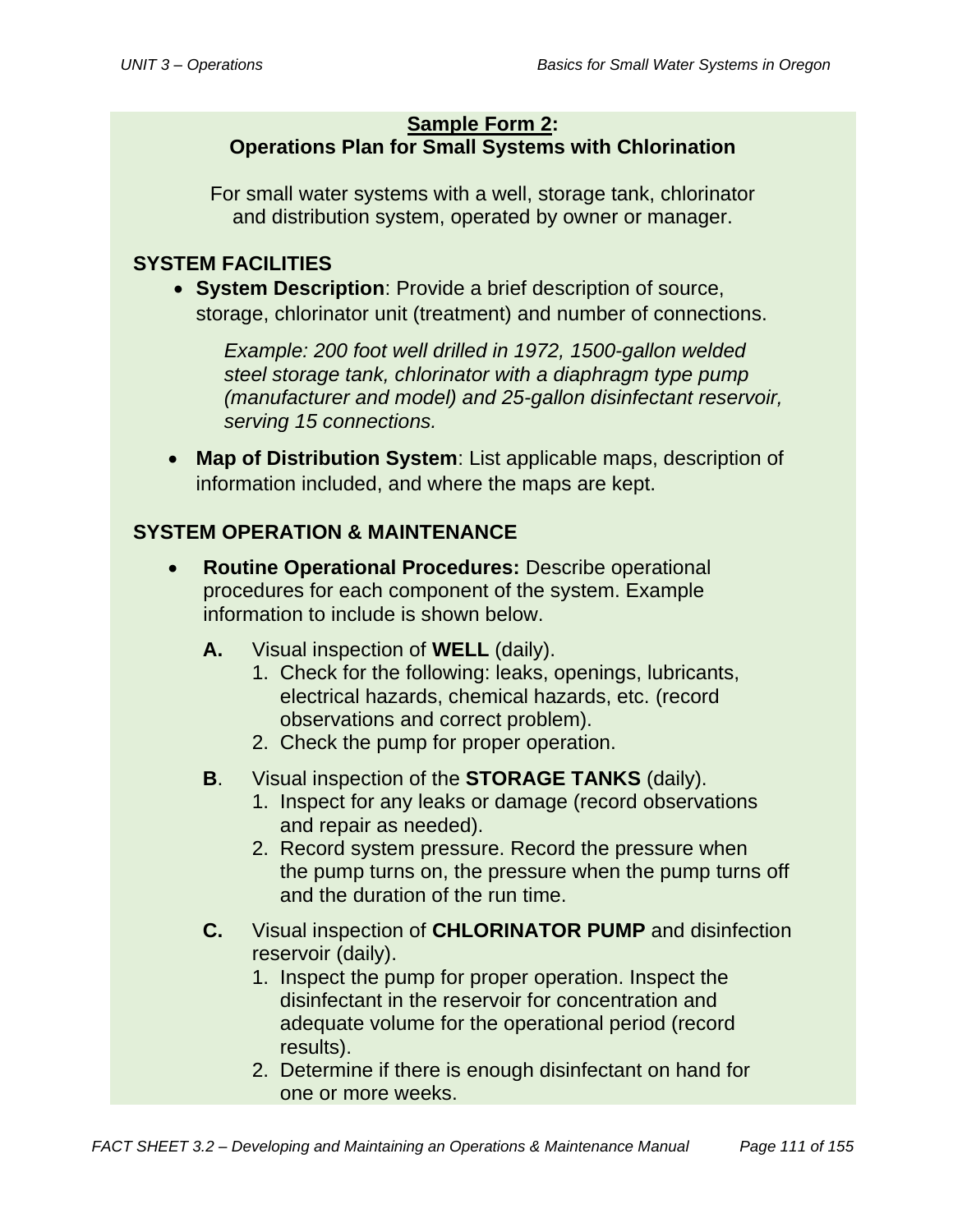- **D.** Measure the **DISINFECTANT RESIDUAL** in the distribution system (free chlorine test kit required).
	- 1. Record the results (at least twice a week, on attached sheet).
	- 2. Determine if an adequate level of disinfectant is maintained.
		- a. If disinfectant level is low, determine the reason and correct.
		- b. If no measurable disinfectant, notify owner, determine reason, and remedy. If no disinfectant for 24 hours, notify the regulating agency.

## **E.** Maintenance of **GAUGES** and **METERS**.

1. Inspect all gauges and meters for leaks and proper function daily. Repair or replace as needed (keep record of date).

#### **F.** Inspection and **EXERCISING** of the **VALVES**.

- 1. Inspect valves for leaks (record observations, repair or replace if leaking).
- 2. Exercise valves on a schedule, as needed (e.g., quarterly, semi-annually, annually, record dates on attached sheet).
- **G.** Operation and maintenance of **DISTRIBUTION FACILITIES**.
	- 1. Visually inspect the distribution system for leaks on a regular basis. Record date and observations.
	- 2. Flush dead end mains or lines periodically (quarterly, semi-annually, annually as needed. Record date and observations).
	- 3. Cleaning of storage tank (quarterly, semi-annually or annually). Record date cleaned and observations.
- **Maintenance Schedule**: List tasks that are performed and the frequency and who is responsible for performing that task (See Sample Form 1).

## **MONITORING & REPORTING**

- **Sampling Requirements**:
	- A. **BACTERIOLOGICAL SAMPLING**: As per approved Coliform Sampling Plan, report coliform results to DWS by the 10th of the month following the sample.
		- 1. If sample is positive, notify DWS immediately and take required repeat and source samples.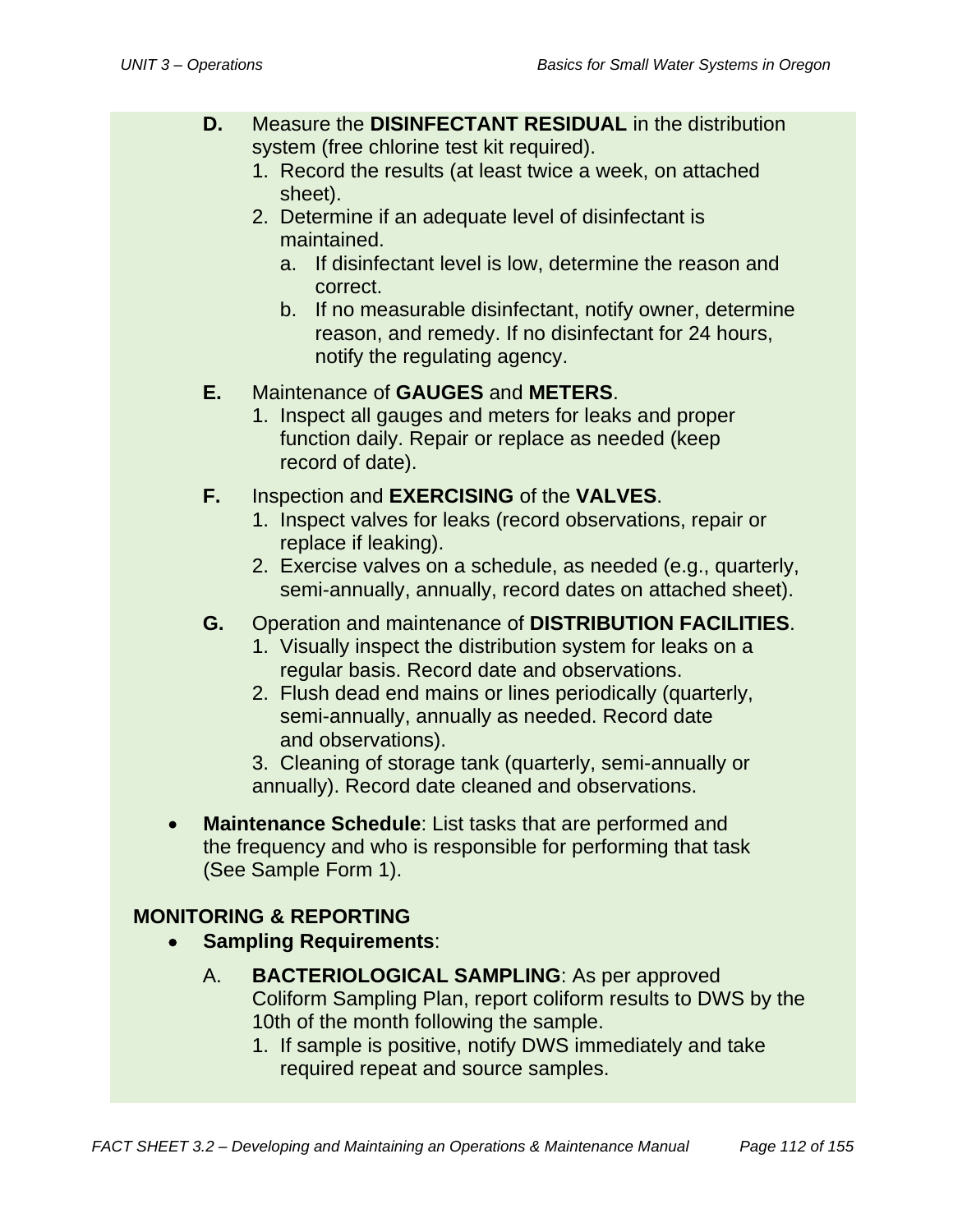- 2. If your system is currently on monthly coliform monitoring, no need to collect additional coliform samples the month following a positive result (just your routine monthly sample). However, if your system is on a quarterly coliform schedule (which applies to some non-community systems), then a total of three routine coliform samples should be collected the month following a positive result.
- 3. Keep bacteriological results for five years.

#### B. **CHEMICAL SAMPLING**: forward required results to DWS.

- 1. Keep chemical results for ten years.
- 2. Keep variance and exemptions for five years.

## • **Reporting Requirements**.

- A. **PUBLIC NOTIFICATION** of violation required.
	- 1. Notification shall be given based on the "tier" of violation, or in a manner directed by the OHA-DWS.
	- 2. State problem and what has been done to correct it.
	- 3. Send a copy of the notification to the OHA-DWS.

#### B. **CONSUMER CONFIDENCE REPORT** required annually.

- 1. Develop CCR annually.
- 2. CCR distributed to customers by July 1st of every year.
- 3. Complete certificate that specifies when and how the CCR was distributed. Submit the certificate to the OHA-DWS no later than October 1<sup>st</sup>.

**EMERGENCY OPERATIONAL PROCEDURES**: May refer to the Emergency Response Plan. Also, include the additional information described below.

- A. List of **equipment on hand** for emergency repairs.
	- 1. Miscellaneous wrenches.
	- 2. Leak clamps.
- B. List of sources of needed equipment, not on hand. Name and address of supplier and type of equipment.

| <b>Name</b> | <b>Address</b> | Phone# | <b>Equipment</b>         | <b>Rental/</b><br><b>Contract</b> |
|-------------|----------------|--------|--------------------------|-----------------------------------|
|             |                |        | <b>Steel Tank Welder</b> |                                   |
|             |                |        | <b>Electrical Repair</b> |                                   |
|             |                |        | <b>Digging Equipment</b> |                                   |
|             |                |        | Generator                |                                   |
|             |                |        | <b>Chemicals</b>         |                                   |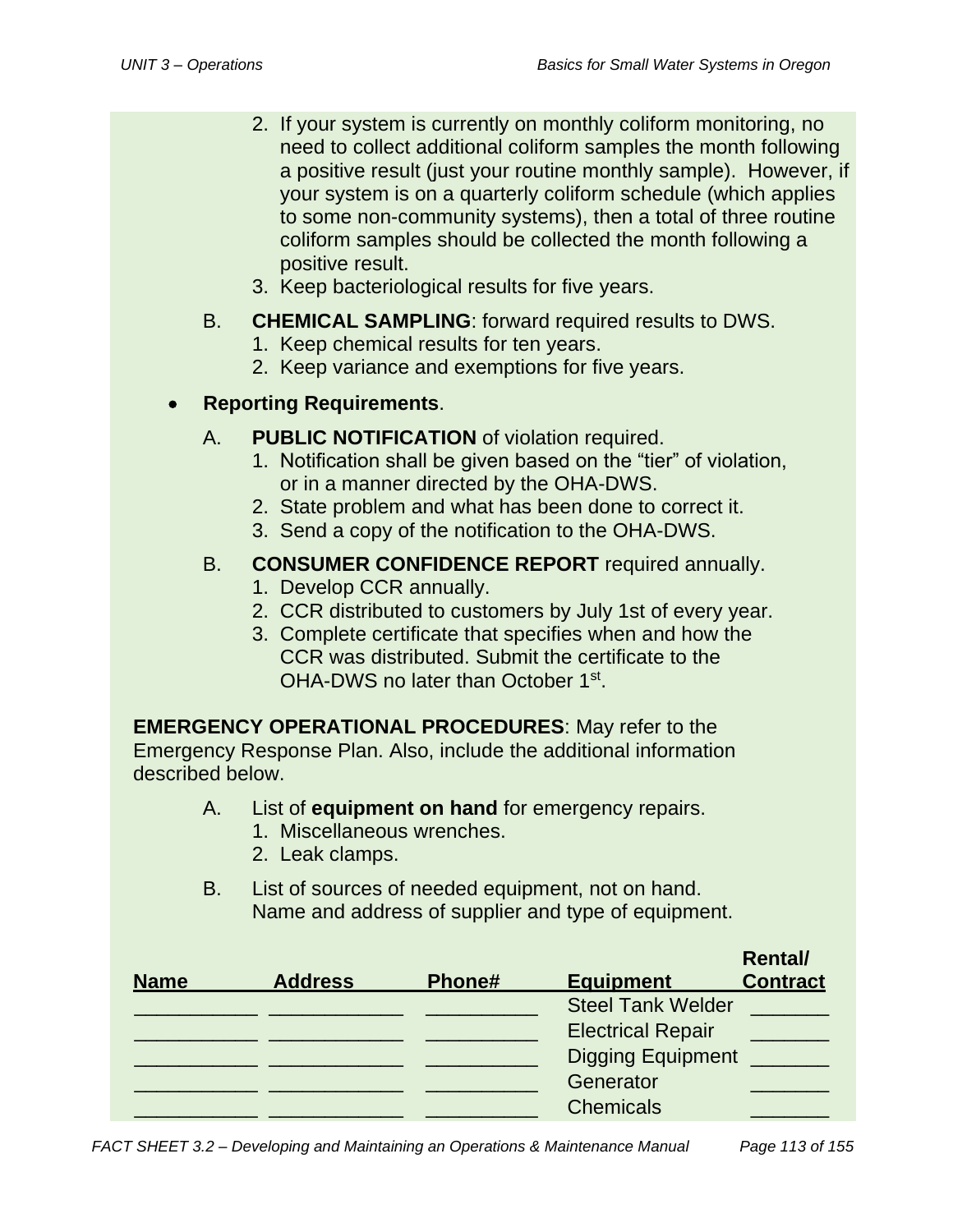C. List of distributors or suppliers of replacement parts for the system.

Name and address of supplier and type of equipment.

| <b>Name</b> | <b>Address</b> | Phone # | <b>Equipment</b>     |
|-------------|----------------|---------|----------------------|
|             |                |         | PVC pipe,            |
|             |                |         | valves, and fittings |
|             |                |         | Pumps, pressure      |
|             |                |         | tank and gauges      |
|             |                |         | Chlorinator          |

D. List of emergency contact numbers:

| <b>Name</b> |                                                | Phone# |
|-------------|------------------------------------------------|--------|
| 1.          | <b>Local County Health Dept or OHA Contact</b> |        |
| 2.          | <b>Law Enforcement</b>                         |        |
| 3.          | Electrician                                    |        |
| 4.          | Laboratory                                     |        |
| 5.          | Pump repair service                            |        |
| 6.          | Chemical disinfectant supplier                 |        |
| 7.          | <b>Equipment supplier</b>                      |        |
|             | Owner                                          |        |

#### **OWNER/OPERATOR**

• **Operational Personnel List**: List each person who is involved in the operation of the water system (including treatment and distribution) and their responsibilities:

| <b>Name</b> | <u>Title</u>           | Phone # | <b>System Responsibilities</b>                                                                                                   |
|-------------|------------------------|---------|----------------------------------------------------------------------------------------------------------------------------------|
|             | <b>Board Chair</b>     |         | Pays bills and makes<br>major decisions                                                                                          |
| 2.          | Manager                |         | <b>Maintains office and</b><br>performs related duties;<br>keeps Board informed.<br>Makes routine/normal<br>financial decisions. |
| 3.          | Operator               |         | Operate and maintain<br>the water system.<br>components                                                                          |
| 4           | <b>Laboratory Tech</b> |         | Take samples as necessary.                                                                                                       |